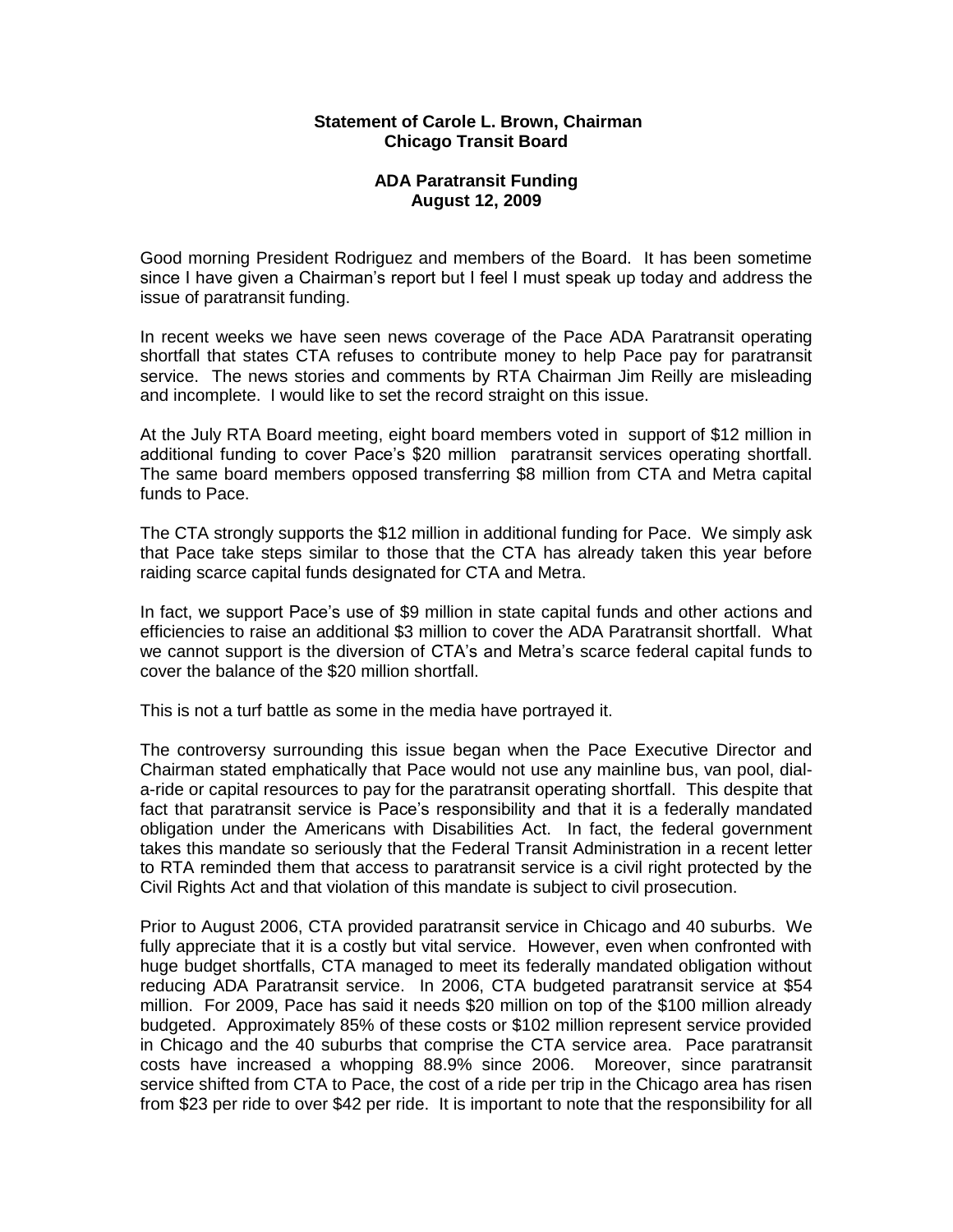paratransit was given to Pace at their request. Pace's Executive Director stated at a 2005 state legislative committee hearing: "We know how to blend service to bring costs down." Now would be a good time to prove it.

In 2009, Pace is due to receive over \$285 million through a combination of state and federal capital funds. In addition to these capital resources, Pace receives \$100 million in sales tax subsidies dedicated to paratransit operations. The 2009 paratransit operating deficit of \$20 million represents 5% of these funding resources. By contrast, RTA cut CTA's operating subsidy by 27% in the last 6 months. We've worked very hard to identify cost savings and efficiencies to balance our budget and suggest that Pace do the same.

As important as paratransit service is, it is not the only transit option for riders with disabilities. Each year CTA provides over 15 million free rides and an additional 14 million reduced fare rides to people with disabilities. Compare that to the 2.5 million rides provided by Pace paratransit in 2008. There are tens of thousands of riders with disabilities who use transit in this region. The harsh reality is that more capital dollars are greatly needed everywhere to maintain efficient mainline service and to upgrade facilities and vehicles so that disabled people in the region can have wider access to transit service. The needs of all of these riders and the modes of transit they use should be considered when making decisions about scarce capital resources.

The FTA Rail Modernization Study identifies a \$50 billion capital need to bring the 7 urban transit agencies that account for 80% of all of the transit rides in the country to state of good repair. After that initial investment they further estimate that these agencies would need approximately \$800 million annually in capital investment to maintain.

The CTA portion is estimated by the FTA to be approximately \$4 billion. In contrast according to its own budget, Pace estimates the need to bring their system to a state of good repair is \$802 million, of which \$640 million is funded.

Again, Pace began this debate by stating they would not use their own funds to cover the paratransit shortfall. RTA supports this position and has turned to CTA and Metra to come up with the balance even while reducing our operating subsidy and demanding that we cover it on our own. Moreover, they believe that CTA and more importantly our riders should give even more.

Consider the steps we have taken since the beginning of the year to cover the \$190 million reduction RTA mandated in our operating subsidy.

- CTA raised fares on January 1, 2009.
- CTA laid off 396 employees.
- CTA used \$128 million from its federal stimulus apportionment and other federal formula funds to cover the 2009 revenue shortfall. This includes \$75 million in stimulus funds, which comprised over 31% of CTA's stimulus apportionment
- CTA deferred 2009 merit raises for non-union employees.